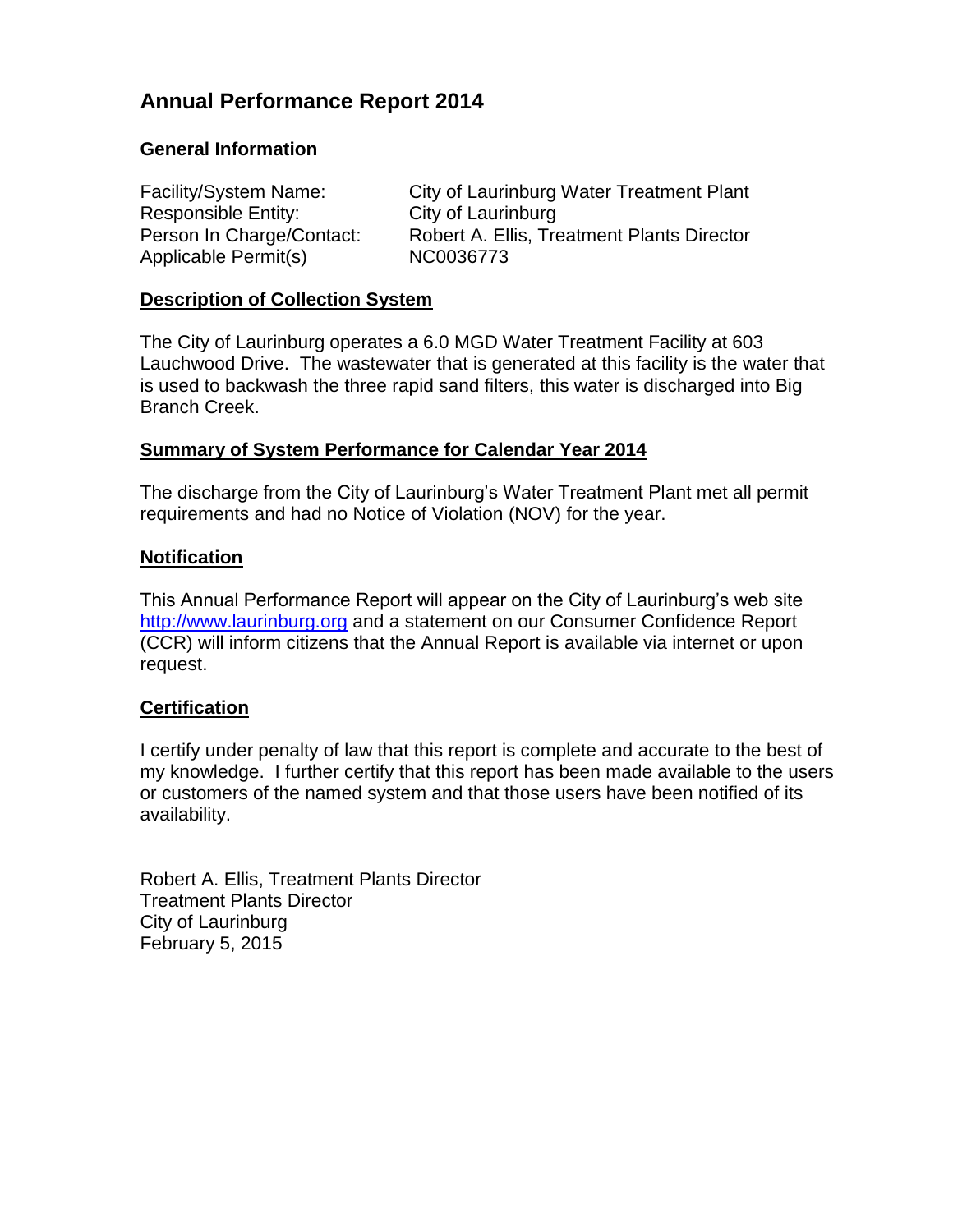# **Annual Performance Report 2014**

## **General Information**

| Facility/System Name:     | Pilkington North American Wastewater Plant |
|---------------------------|--------------------------------------------|
| Responsible Entity:       | City of Laurinburg                         |
| Person In Charge/Contact: | Robert A. Ellis, Treatment Plants Director |
|                           | Ricky Odom, ORC                            |
| Applicable Permit(s)      | NC0021661                                  |

#### **Description of Collection System**

The Pilkington North American Wastewater Treatment Plant is a 30,000 gallons per day wastewater facility with the following components: extended aeration, anaerobic sludge digesters, clarifier and post chlorination. This facility treats only the domestic waste from Pilkington North American Plant.

#### **Summary of System Performance for Calendar Year 2014**

The discharge from the Pilkington North American Wastewater Treatment Plant met all permit requirements and had no violations.

#### **Notification**

This Annual Performance Report will appear on the City of Laurinburg's web site [http://www.laurinburg.org](http://www.laurinburg.org/) and a statement on our Consumer Confidence Report (CCR) will inform citizens that the Annual Report is available via internet or upon request.

#### **Certification**

I certify under penalty of law that this report is complete and accurate to the best of my knowledge. I further certify that this report has been made available to the users or customers of the named system and that those users have been notified of its availability.

Robert A. Ellis, Treatment Plants Director Treatment Plants Director City of Laurinburg February 5, 2015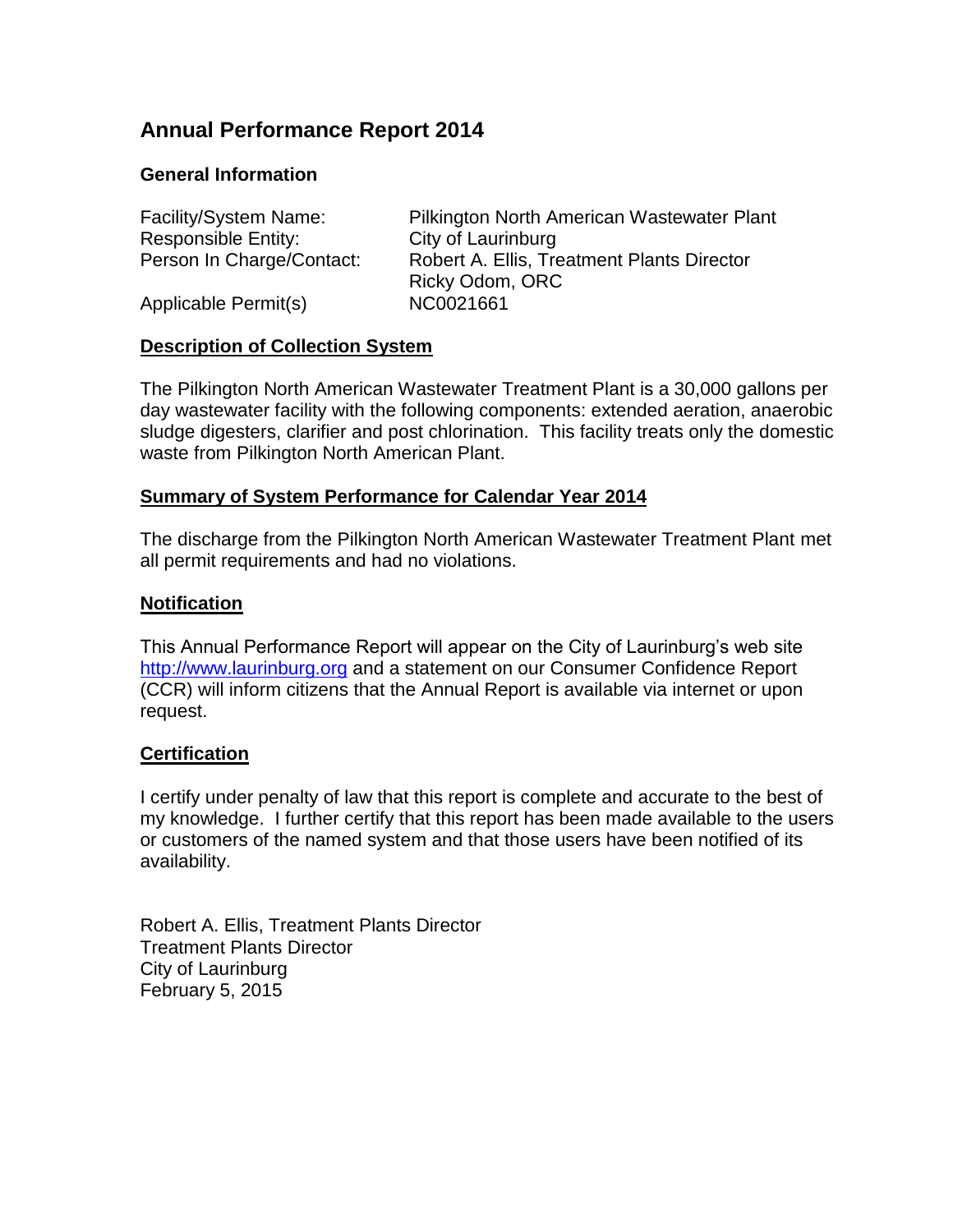# **Annual Performance Report 2014 General Information**

Facility/System Name: City of Laurinburg Leith Creek Wastewater Plant Responsible Entity: City of Laurinburg Person In Charge/Contact: Robert A. Ellis, Treatment Plants Director Applicable Permit(s) NC0020656 / WQ002526 / WQCS00062

#### **Description of Collection System**

The City of Laurinburg's collection system consists of 34 pump stations located throughout the system. There are 123.7 miles of gravity sewers and 24 miles of force mains. Our Leith Creek Plant consist of two types of treatment, one extended aeration plant, consisting of 2 aeration basins, 2 clarifiers, 2 chlorine contact chambers and one return sludge pump station with 3 pumps, total capacity 2.0 million gallons per day (MGD).

The second plant is an oxidation ditch style with 1 clarifier, 1 chlorination point and 1 return sludge pump station with 3 dual speed pumps, total capacity 2.0 MGD, for a total treatment capacity of 4.0 MGD. The facility has 2 aerobic digesters, (1) 150,000-gallon tank and (1) 650,000-gallon tank with course air diffusers.

#### **Summary of System Performance for Calendar Year 2014**

The discharge from the City of Laurinburg's Leith Creek Wastewater Treatment Plant was in non-compliance for the months of June 2014 and December 2014.

The June noncompliance was due to exceeding the monthly limit for fecal coliform. The monthly average for the daily flows of June was 2.13 MGD.

The December 2014 noncompliance was due to plant staff failed to collect monthly samples.

#### **Corrective Measures**

For the June noncompliance we increased the dosage of sodium hypochlorite until our fecal began to decrease. Fecal results were reduced and sodium hypochlorite feeding was reduced. We also exceeded the residual chlorine limit with a result of >50, we decreased the feed rate to return this parameter in compliance with our permit.

For the December noncompliance we have developed a schedule on a monthly calendar to prevent this action in the future.